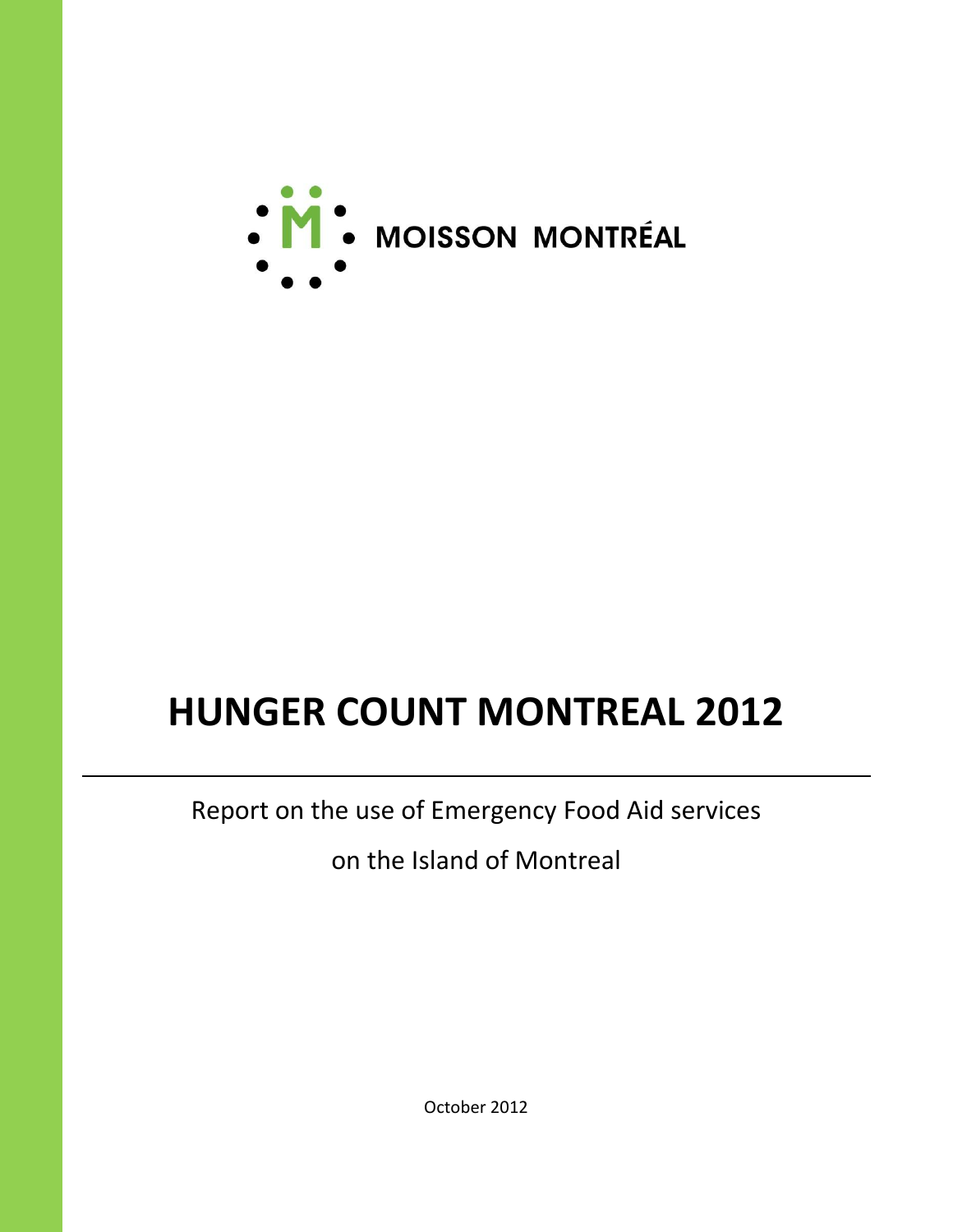# **Hunger Count Montreal 2012**

### **Published by:**

Moisson Montréal 6880, chemin de la Côte-de-Liesse Montréal, Québec, H4T 2A1 514 344-4494 [info@moissonmontreal.org](mailto:info@moissonmontreal.org) [www.moissonmontreal.org](http://www.moissonmontreal.org/)

Research: Miryem Salah and Irina Dratchova Written by: Sandra O'Connor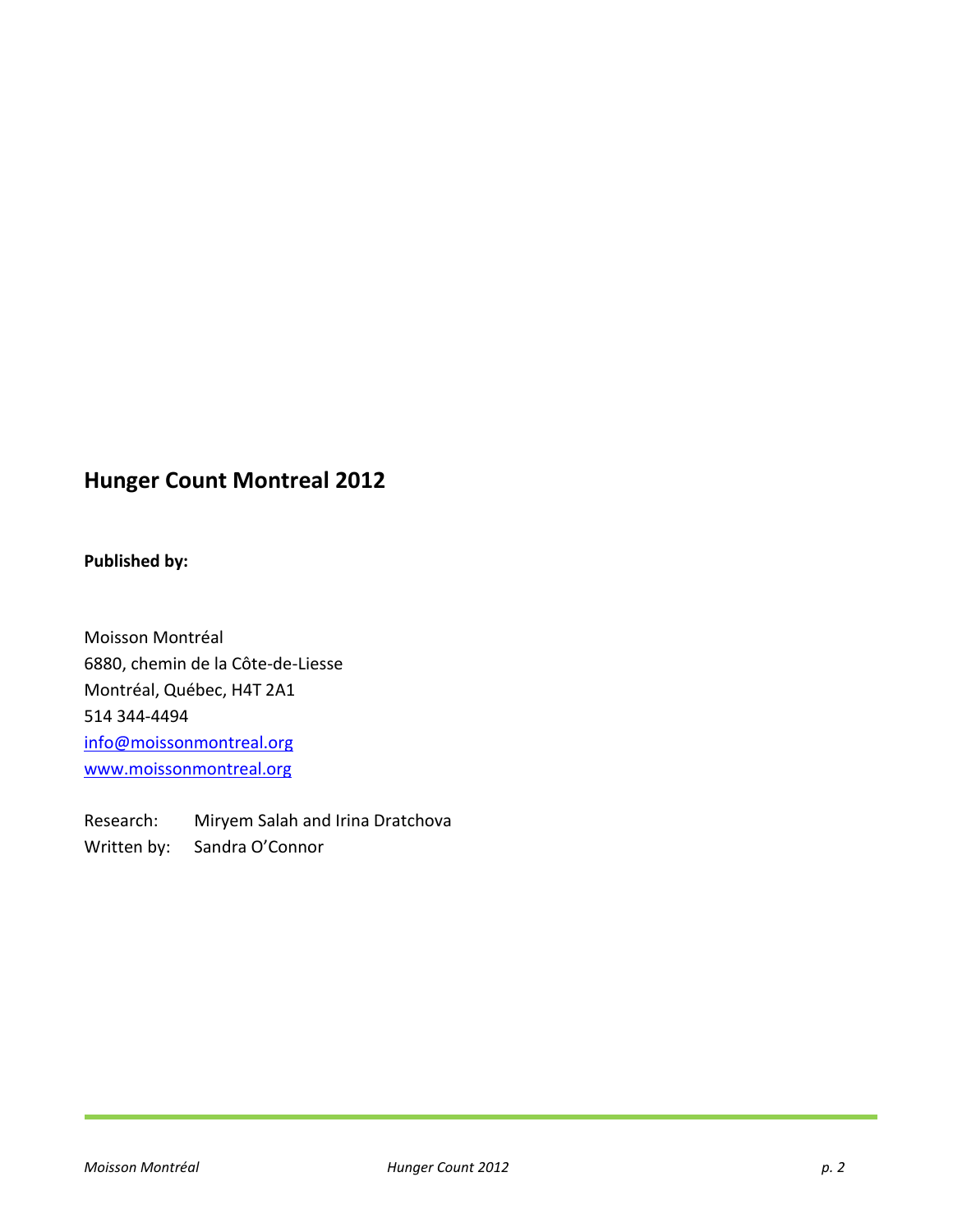# **About Moisson Montréal**

Founded in 1984, Moisson Montreal is the largest center for commodity collection, sorting and distribution of food for emergency food aid on the Island of Montreal. More than 200 community organizations receive goods from Moisson Montreal to meet the food needs and demands of individuals and families that they serve.

#### **OUR MISSION:**

•Ensure an optimal food supply to the community organizations that provide assistance to people in crisis on the Island of Montréal.

• Foster the development of sustainable solutions to ensure food security.

#### **STATISTICS THAT SPEAK:**

- 142 142 people, of which 40,9 % are children, are helped each month through the organizations we serve.
- 10.4 million pounds of food and other essential commodities are distributed (value of \$ 55.9 million)
- Moisson Montreal collaborates with more than 150 food vendors.

• Nearly 4,000 volunteers take part in our activities, and represent an essential contribution which would symbolize nearly 40 full-time employees.

#### **EXTRAORDINARY LEVERAGE EFFECT!**

Every 1 dollar received allows Moisson Montreal to redistribute 15 dollars' worth of food. For example, a donation of \$ 15 enables us to distribute \$ 225 worth of food, which is an amount sufficient to feed one family of four with healthy and nutritious foods for one week. (as determined by the Montreal Diet Dispensary).

#### **OUR BUSINESS:**

- Receive, sort, store and distribute perishable and non-perishable food items
- Strengthen the solidarity chain, while listening and ensuring a presence with the recipient organizations
- Provide a stimulating learning environment and develop incentives for participants in various programs of social integration and employment
- Organize or participate in major activities in the fight against hunger like: The Great Food Drive for Children (organized by Moisson Montreal) as well as La grande guignolée des médias

• Ensure the creation and development of sustainable solutions for food safety, like for instance our Good Food Box program [\(www.bonneboitebonnebouffe.org\)](http://www.bonneboitebonnebouffe.org/)

#### **OUR FACILITIES:**

From 2008 to 2011, Moisson Montreal was the pilot project of the first major renovation venture ever undertaken by the *Coalition énergie et construction durable* for the account of an NPO. Thanks to the generosity and commitment of dozens of professionals and suppliers, Moisson Montreal now has facilities that are comfortable, well-appointed and optimal on the plan of energy efficiency.

## *Our Values:*

# *Respect, Integrity, Fairness, People Helping People, Commitment*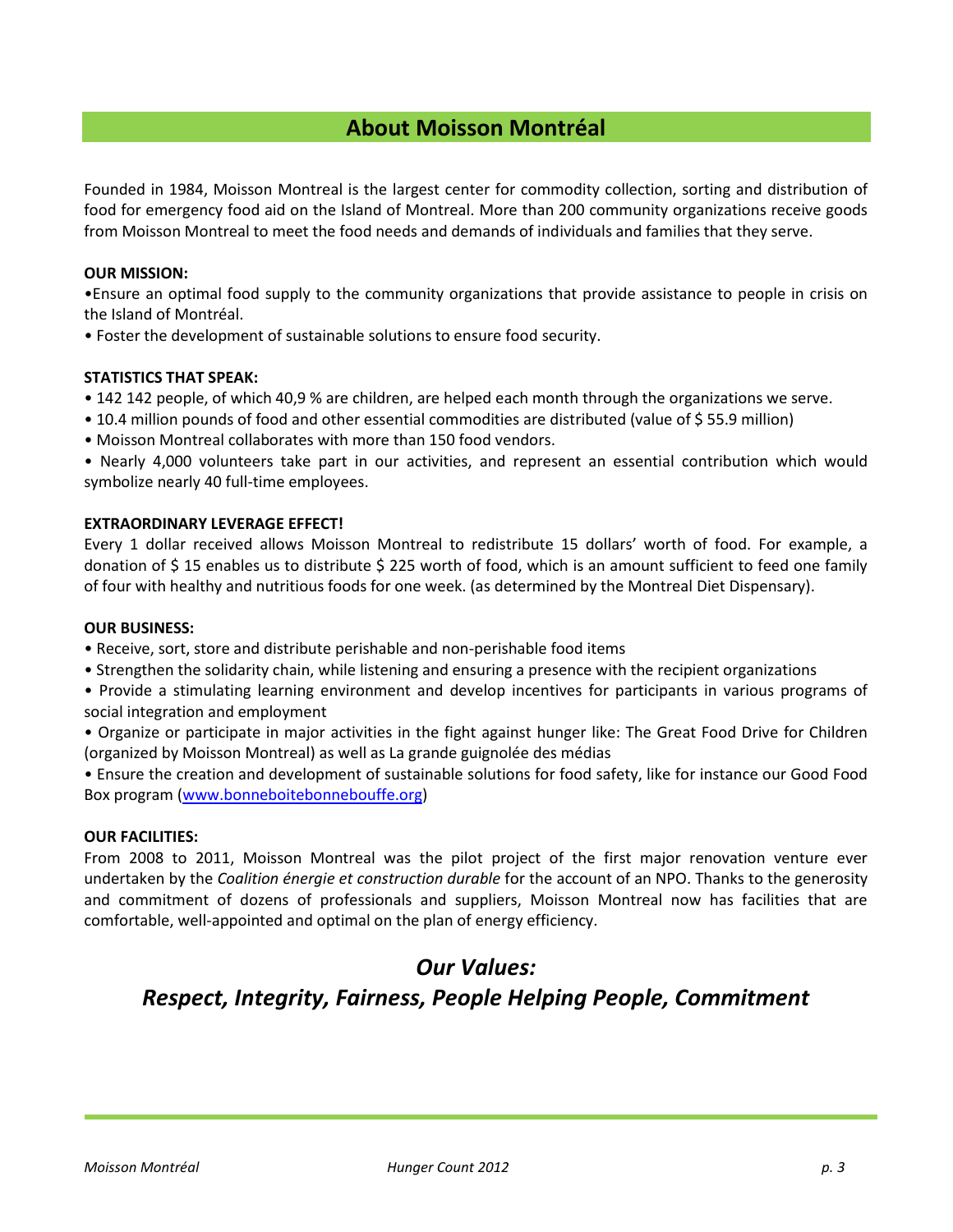# **About Hunger Count**

Hunger Count is an annual survey of food banks part of the Food Banks Canada (**FBC**) network that is conducted throughout the country in the month of March. The survey's aim is to measure the use of food banks by community organizations all across Canada. As the largest Canadian food bank in terms of foodstuff distribution and within the framework of this national operation, Moisson Montréal produces its own Hunger Count based on the data it collects from the community organizations it serves across the island of Montreal.

Hunger Count is divided into three components:

- I. Representation of food aid from a **FOODSTUFF DISTRIBUTION** perspective**;**
- II. Overview of food aid from a **MEALS AND SNACKS** perspective;

III. **RECOMMENDATIONS** from community organizations to reduce hunger in Montreal.

However, due to the rather immediate nature of the collected data, the representation provided by Hunger Count is limited. The reason the survey is conducted in the month of March is because it best illustrates a time of year when food banks and community organizations are deemed to be operating normally. However, in practice the number and type of people seeking assistance change throughout the year due to a variety of factors such as time of year, economic conditions, activities provided by the various community organizations, etc. Nonetheless the Hunger Count document remains a very practical and informative tool that provides a better overall understanding of the needs of families and people seeking assistance from various emergency food aid services.

#### **A FEW DEFINITIONS**

#### **Direct Organization**:

Community organization supplied directly from Moisson Montréal on a regular basis, at least once per month. In March of 2012, **198** out of 206 direct organizations completed the Hunger Count survey, thus the Hunger Count received a **96.0%** participation rate. The eight (8) organizations that did not respond did not have to complete the questionnaire due to the infrequent or immediate nature of the services provided by Moisson Montréal. Please note that another group, comprising 65 community organizations, was not required to complete the survey due to the sporadic quality of their requests for assistance.

#### **Foodstuff Distribution Program:**

The Foodstuff Distribution Program is essentially a representation of the following list of services offered by organizations:

- Food baskets distributed on set dates (weekly, twice monthly, , monthly, etc.);
- Community food shopping;
- Emergency food aid.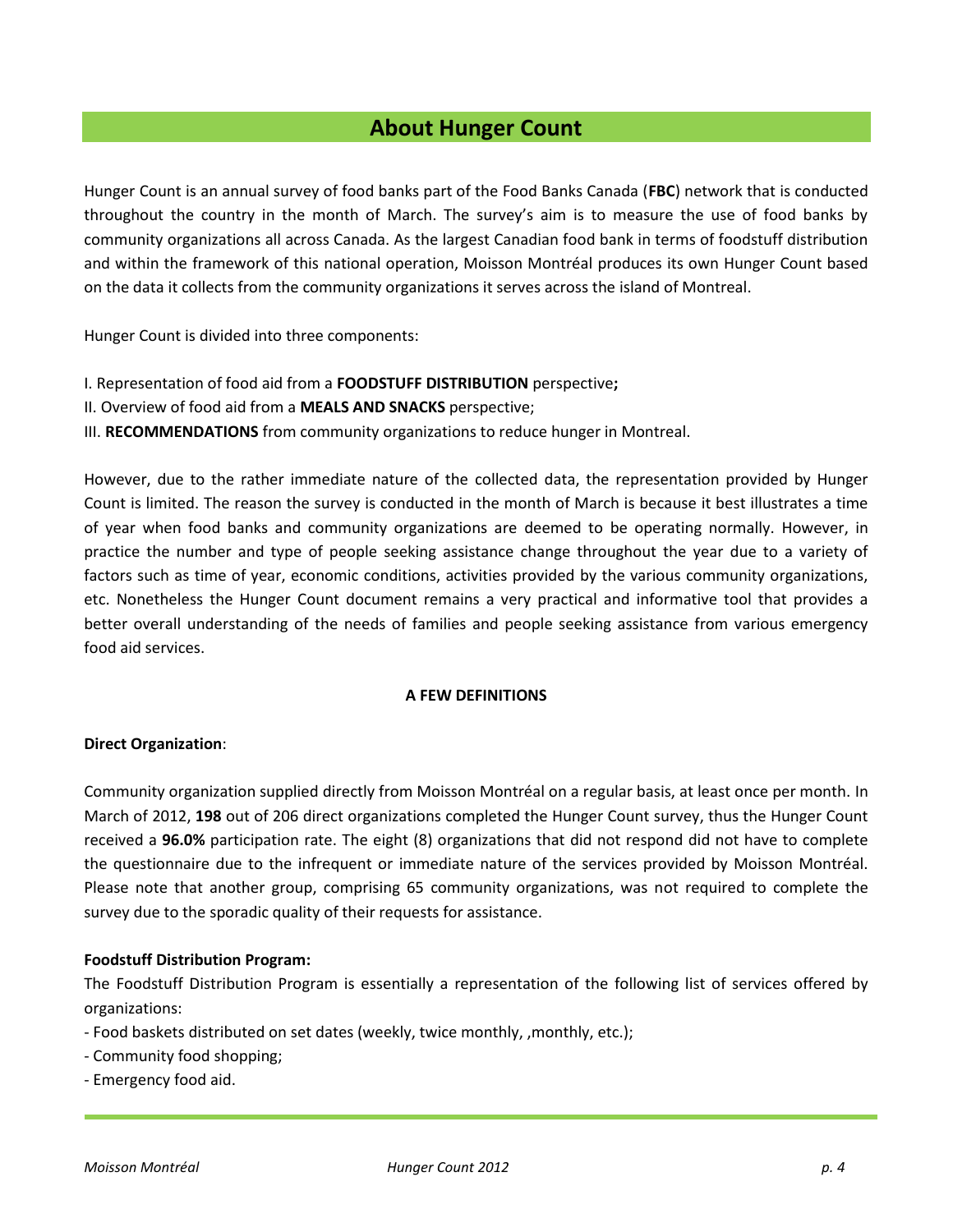#### **Meal Program:**

The Meal Program is primarily comprised of the following food assistance services offered by community organizations:

- Prepared meals
- Snack distribution
- Cooking collectives and cooking workshops

#### **Household**:

One or more people living together under one roof. People may or may not be members of the same family.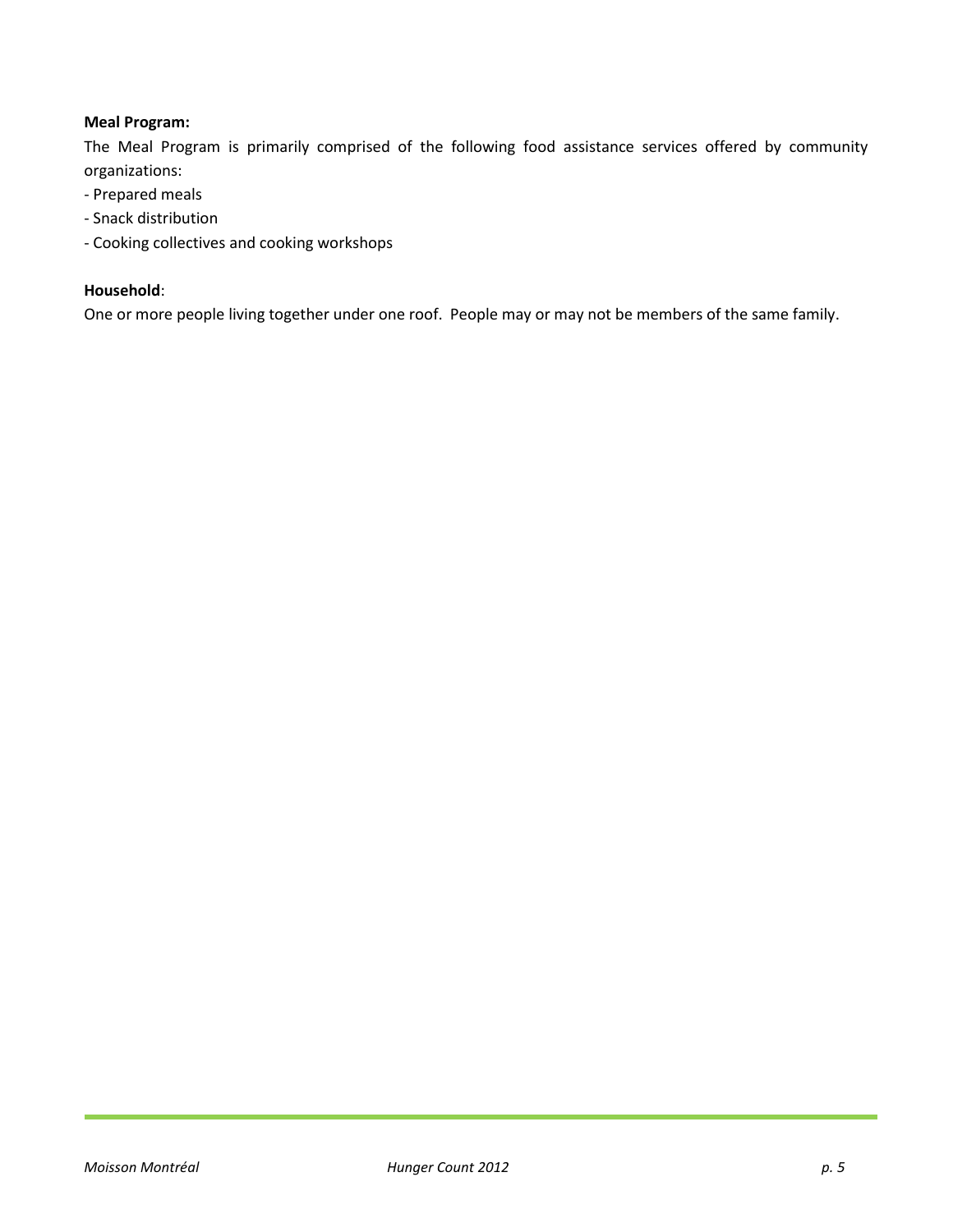#### **General Information**

- In March of 2012, **206 organizations** received services from Moisson Montréal and **198 of these organizations** filled out the Hunger Count questionnaire. Eight (8) organizations were not required to complete the questionnaire due to the infrequent and immediate nature of the services provided by Moisson Montréal.
- Overall, **142,142 people** required some type of emergency food assistance from the 198 organizations that completed the Hunger Count compared with 148,460 in March of 2011 (a 4.25% decrease);
- Overall, 4,833 households declared having used a food bank for the first time in 2012, compared with 4,074 in March of 2011 (a change of + 18.6%);

#### **Key Results: Foodstuff Program**

- **64,214 people** used the Foodstuff Program in March of 2012, compared with 70,926 in 2011, a **9.4% decrease (6,712 people)** compared with March, 2011;
- Organizations offering Foodstuff Programs were able to fill **146,317 requests for aid** in the month of March 2012.
- **59.1%** (37,950) of people who used the Program were adults versus **62.6 %** in 2011;
- **40.9%** (26,264) of people who used the Program were children versus **37.4 %** in 2011.

#### **Key Results: Meal Program**

- 459,777 portions of food were served in March of 2012, of which:
	- o 385,153 were meals;
	- o 74,624 were snacks.
- $\cdot \cdot$  The number of people who used the Meal Program is estimated at 77,928 compared with 77,534 in 2011, which represents a variation of 394 people (a + 0.5% difference).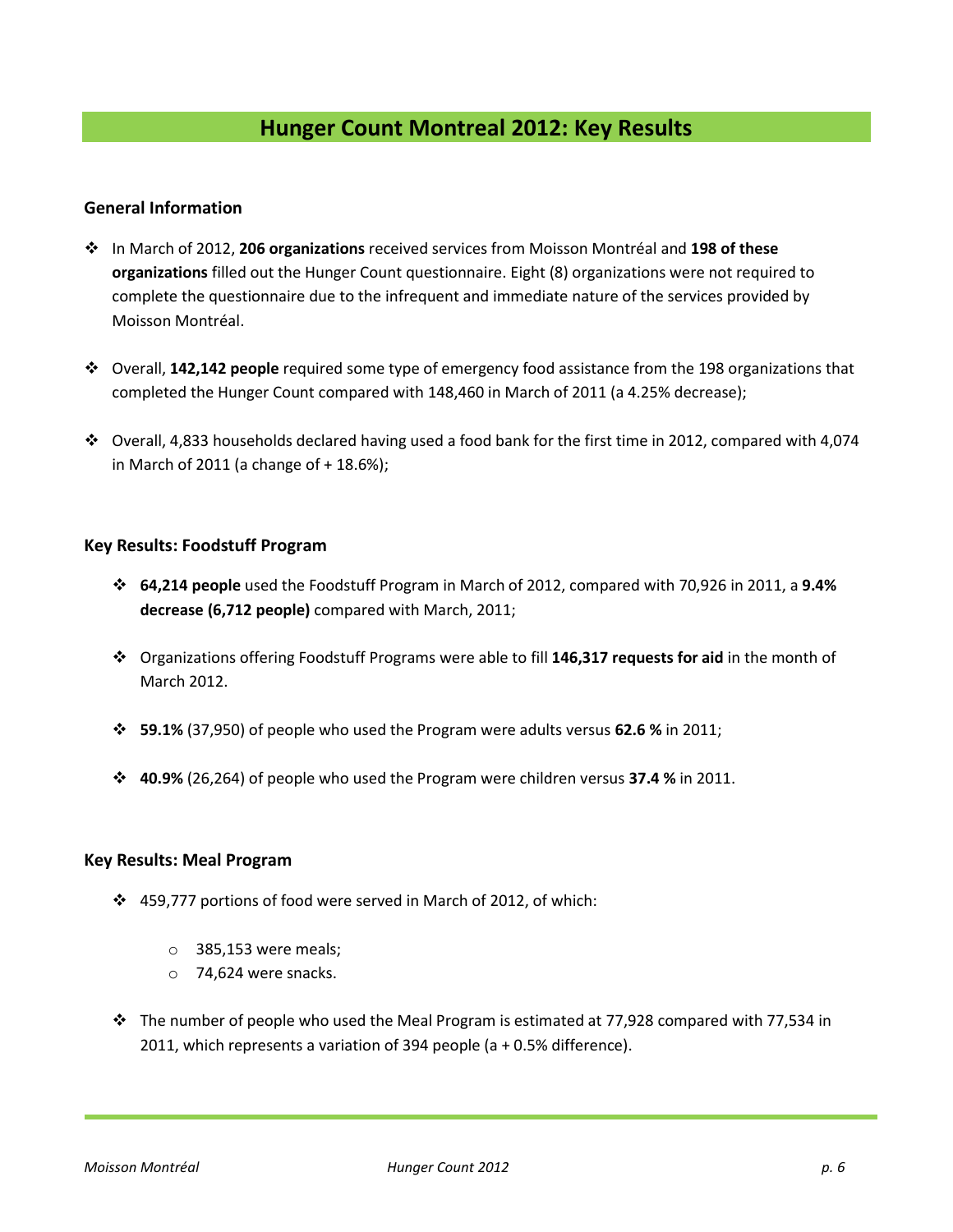# **Hunger: An Ever-present Issue of Concern**

Moisson Montréal collects and redistributes foodstuffs to different community organizations across the Island of Montreal on a regular or immediate basis. We do not provide direct services to individuals and only intervenes through its partner organizations operating programs to assist low-income households. Emergency food aid programs may be our partner organizations' primary activity, while at other times it is but one activity among a range of services being provided, including the social integration of new citizens to orientation activities and job search assistance to support for pregnant women, and helping families in crisis, etc. In fact, emergency food aid is not an end in itself. On a larger scale, it is one of several measures that must exist to support individuals and families who seek a better quality of life and greater independence.

#### **Present Throughout the Territory through Partner Organizations**

Table #1 (page 8) represents a breakdown of the 206 organizations served by Moisson Montréal across the Island of Montreal. These organizations seek our services once or twice a week, every two weeks or even once a month, it all depends on their capacity to store or to distribute the foodstuffs supplied. On a more immediate basis, Moisson Montréal also meets a specific need in terms of supporting all organizations that plan cultural or recreational activities to break the isolation of certain groups of people. The following table illustrates the geographical analysis of organizations served by Moisson Montréal. The largest concentration of organizations is in Ville-Marie (34 organizations) and in southwest Montreal (25 organizations).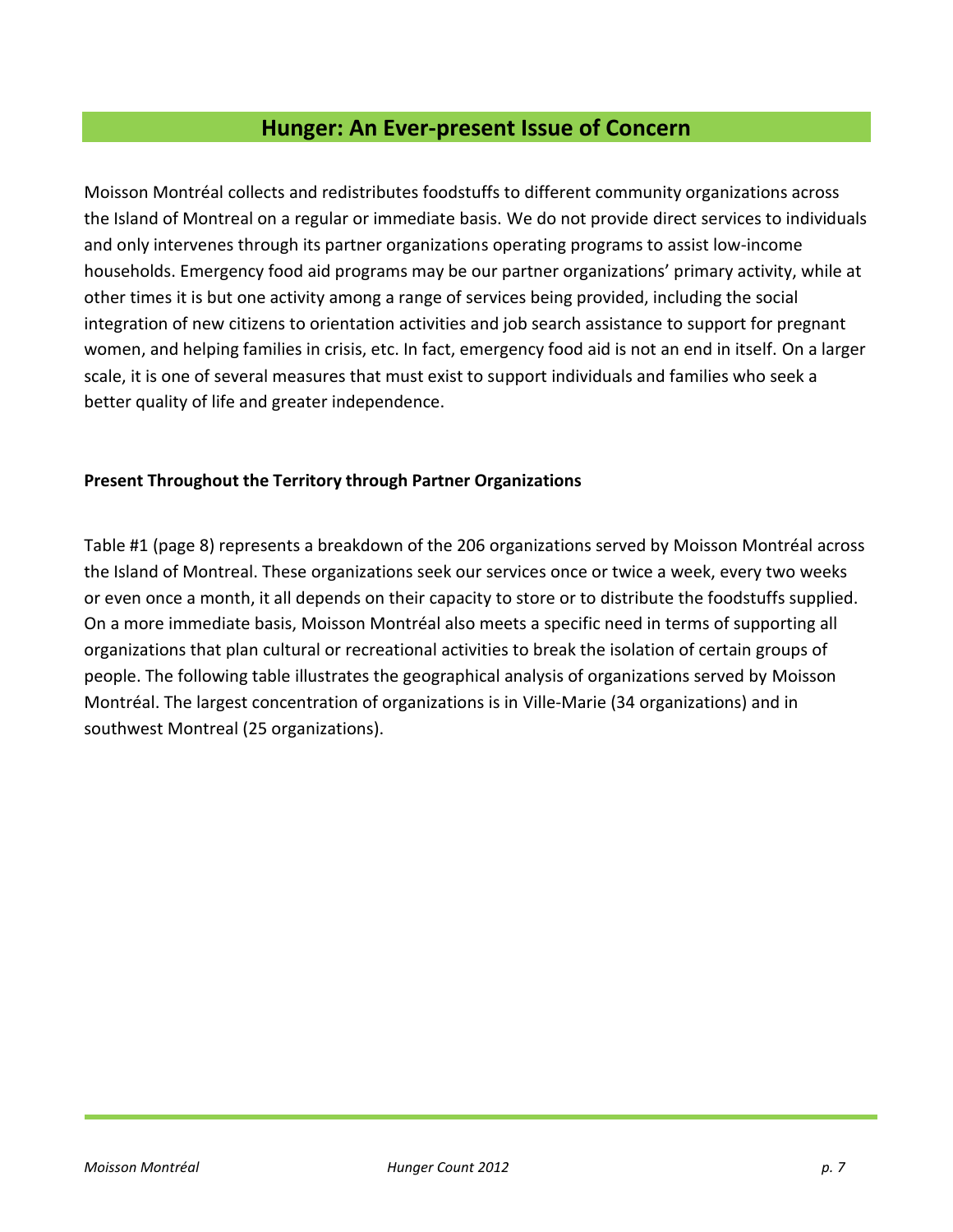| Table 1: Analysis of organizations served by Moisson Montréal, per borough, March, 2012. |  |  |
|------------------------------------------------------------------------------------------|--|--|
|------------------------------------------------------------------------------------------|--|--|

| <b>Borough</b>                          | <b>Number of organizations</b> | Percentage |
|-----------------------------------------|--------------------------------|------------|
| Ahuntsic/Cartierville                   | 11                             | 5.3%       |
| Anjou                                   |                                |            |
|                                         | $\overline{2}$                 | 1.0%       |
| Côte-des-Neiges/Notre-Dame-<br>de-Grâce | 12                             |            |
| <b>Dorval</b>                           |                                | 5.8%       |
|                                         | $\mathbf{1}$                   | 0.5%       |
| Lachine                                 | 5                              | 2.4%       |
| Lasalle                                 |                                |            |
|                                         | 3                              | 1.5%       |
| Mercier/Hochelaga/                      |                                |            |
| <b>Maisonneuve</b>                      | 17                             | 8.3%       |
| <b>Montreal-East</b>                    | $\overline{2}$                 | 1.0%       |
| <b>Montreal-North</b>                   |                                |            |
|                                         | 8                              | 3.9%       |
| Pierrefonds/Roxboro                     |                                |            |
|                                         | 5                              | 2.4%       |
| Plateau-Mont-Royal                      |                                |            |
|                                         | 18                             | 8.8%       |
| <b>Pointe-Claire</b>                    | 4                              | 1.9%       |
| Rivière-des-Prairies/Pointes-           |                                |            |
| aux-Trembles                            | 6                              | 2.9%       |
| <b>Rosemont/La Petite-Patrie</b>        | 12                             | 5.8%       |
| Saint-Laurent                           | $\boldsymbol{9}$               | 4.4%       |
| Saint-Léonard                           |                                |            |
|                                         | 4                              | 1.9%       |
| South-West                              | 25                             | 12.1%      |
| Verdun                                  | $\overline{\mathbf{z}}$        | 3.4%       |
| <b>Ville-Marie</b>                      | 34                             | 16.5%      |
| Villeray/Saint-Michel/Parc-             |                                |            |
| <b>Extension</b>                        | 20                             | 9.7%       |
| Westmount                               |                                |            |
|                                         | $\mathbf{1}$                   | 0.5%       |
|                                         |                                |            |
| <b>Total</b>                            | 206                            | 100.0%     |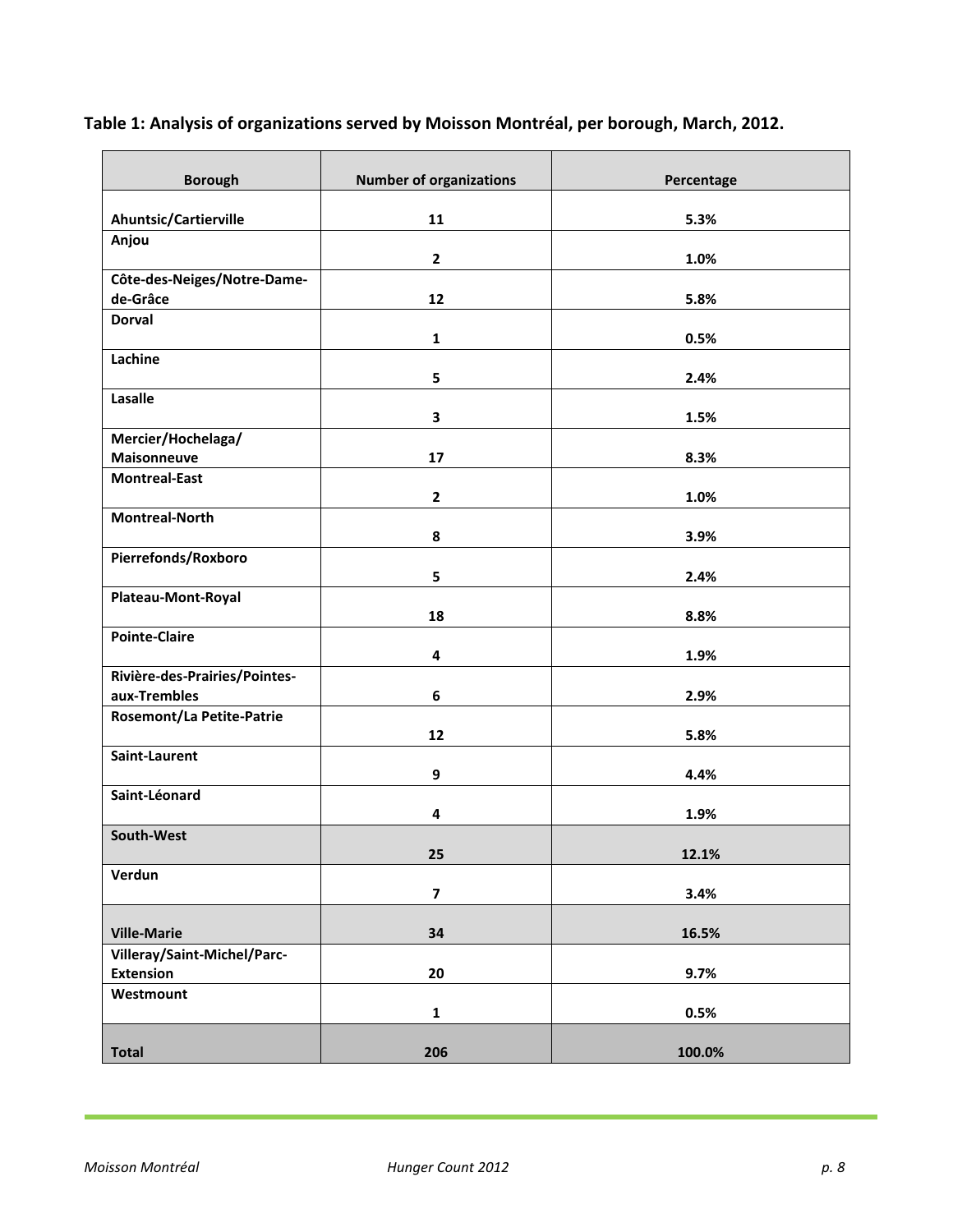#### **Massive Work Load Requires the Contribution of our Fellow Citizens.**

The 198 organizations that completed the Hunger Count 2012 questionnaire reported that nearly **42% of their work is performed by volunteers,** evidence that the vitality of organizations operating in social and community fields depends not only on adequate financing but on the social commitment and the solidarity of Montrealers.

The table below presents a number of organizations that provide a specific food-related service.

**Table 2: Breakdown of organizations per service offered in March, 2012**

| <b>Service</b> | <b>Foodstuff</b> | <b>Meal</b> | <b>Snack Program</b> | <b>Warehouse/Distribution</b> |
|----------------|------------------|-------------|----------------------|-------------------------------|
| offered        |                  |             |                      | Centre                        |
| Number of      | 158/198          | 120/198     | 68/198               | 10/198                        |
| organizations  |                  |             |                      |                               |
| % of all       | 79.8%            | 60.6%       | 34.3%                | 5.0%                          |
| respondents    |                  |             |                      |                               |

Note: The total exceeds the total number of respondents (198) since one organization can provide more than one service.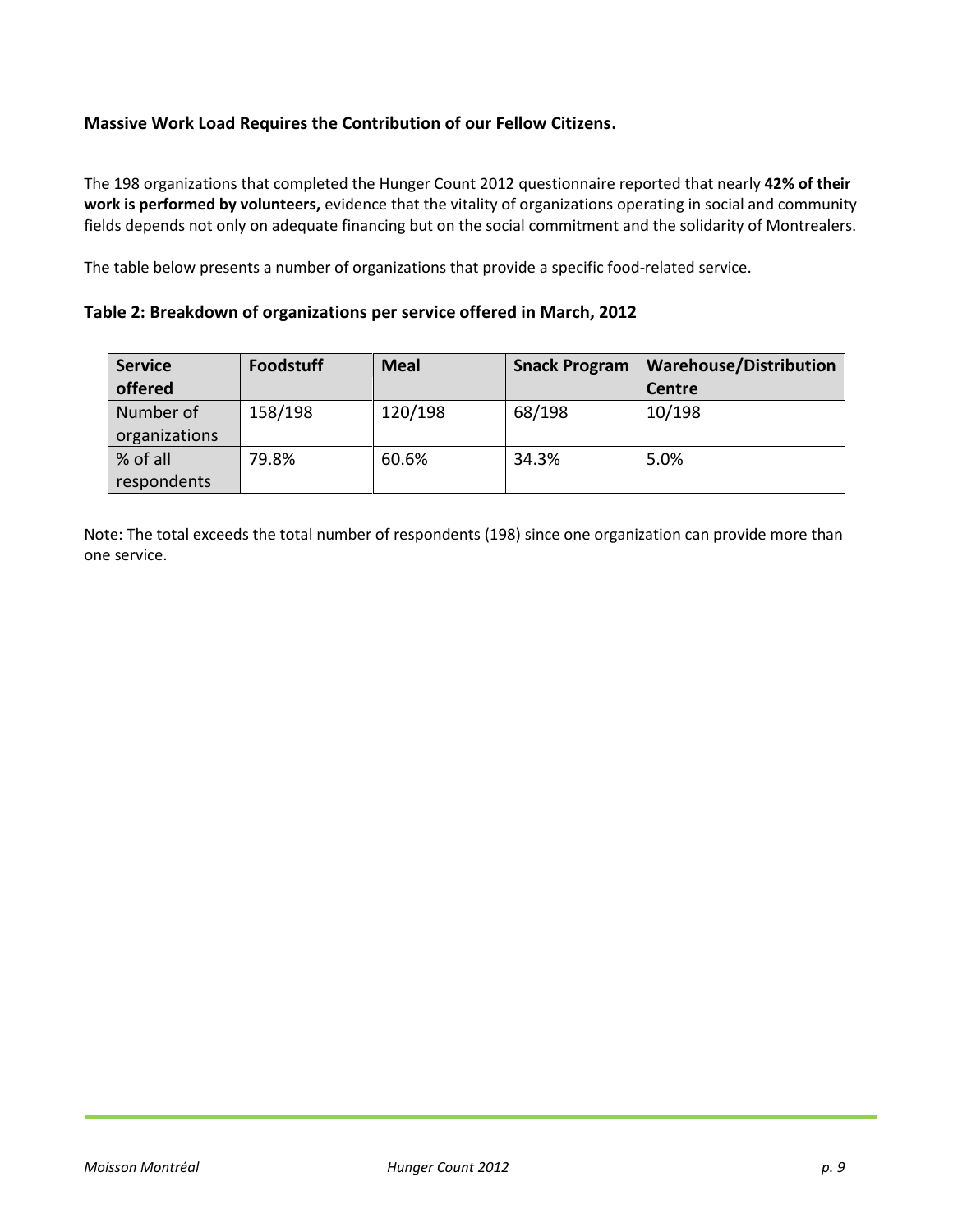# **Section I: Foodstuff Distribution Program**

The table below presents a summary overview of people on the Island of Montreal who sought food aid in the form of foodstuff distribution in the month of March, 2012. The total number of people who used the Foodstuff Distribution Program in March, 2012 is 64,214 compared with 70,926 in 2011, which represents 6,712 fewer people (-9.4%).

| <b>Age Group</b>          | <b>Number of people</b><br>2012 |       | <b>Number of people</b><br>2011 |       | Variation (in % points) |
|---------------------------|---------------------------------|-------|---------------------------------|-------|-------------------------|
| Children (0-17 years old) | 26,264                          | 40.9% | 26,526                          | 37.4% | $+3.5$                  |
| Adults (18-64 years old)  | 34,739                          | 54.1% | 39,293                          | 55.4% | $-1.3$                  |
| Adults (65 and over)      | 3,211                           | 5.0%  | 5,107                           | 7.2%  | $-2.2$                  |
| <b>Total</b>              | 64,214                          | 100%  | 70,926                          | 100%  |                         |

|  |  |  | Table 3: Changes in the age of people using the Foodstuff Program in March, 2012. |  |
|--|--|--|-----------------------------------------------------------------------------------|--|
|  |  |  |                                                                                   |  |

Comments: There is a drop in the number of adults seeking assistance from the Foodstuff Program and a proportional decrease in the number of seniors. Hypothetically, the decrease could be attributed to the aforementioned users switching to a meal program. However, even if the number of children using the Foodstuff Distribution Program has remained virtually the same in 2011 and 2012, they now represent a larger proportion of users (37.4% in 2011 compared with 40.9% in 2012).

#### **Household Statistics**

The following tables focus on the composition, income sources and housing conditions of households seeking assistance from the Foodstuff Program.

*Note: The total number of households surveyed is estimated at 32,531. Note for that each question, households that did not respond were excluded in an effort to present a clearer illustration of the actual situation.*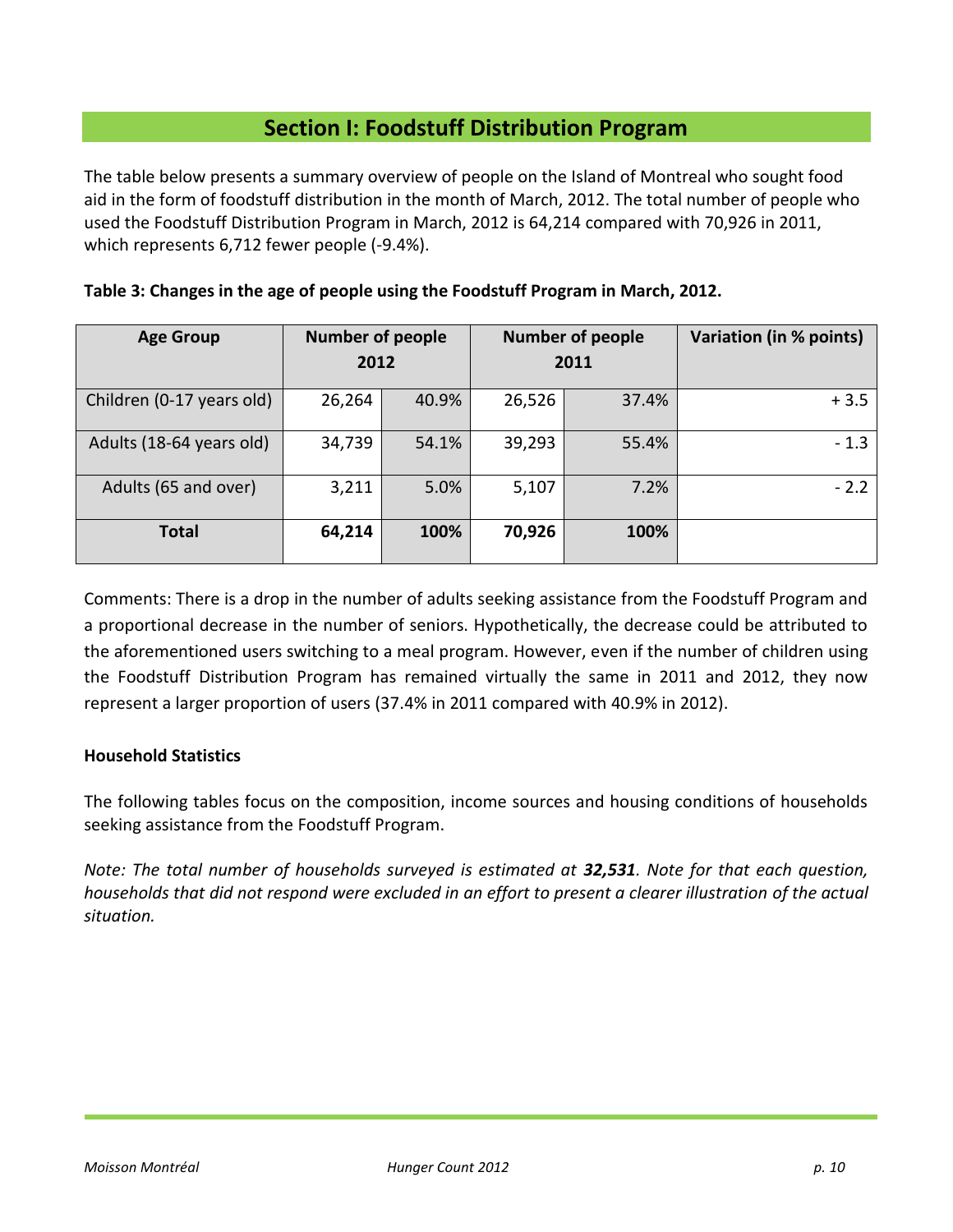**Table 4: Composition of households using the Foodstuff Program in March, 2012** 

| <b>Household</b><br>composition | <b>Number of</b><br>households<br>2012 | Percentage<br>2012 |
|---------------------------------|----------------------------------------|--------------------|
| Two-parent<br>families          | 9,398                                  | 34.2%              |
| Single-parent<br>families       | 6,015                                  | 21.9%              |
| Couples with no<br>children     | 3,241                                  | 11.8%              |
| Single individuals              | 8,804                                  | 32.1%              |
| <b>Total</b><br>respondents     | 27,458                                 | 100%               |

Comments: Single and two-parent families represent a larger proportion of users– 21.9% and 34.2% respectively - than in 2011, when they represented respectively 20.6% and 27.1% of the total number of users. The combined total of these two groups of respondents is 56.1% in 2012 compared with 47.7% in 2011. As for single individuals, they now comprise a lower proportion of users in 2012 with 32.1% compared with 41.3% of total users in 2011.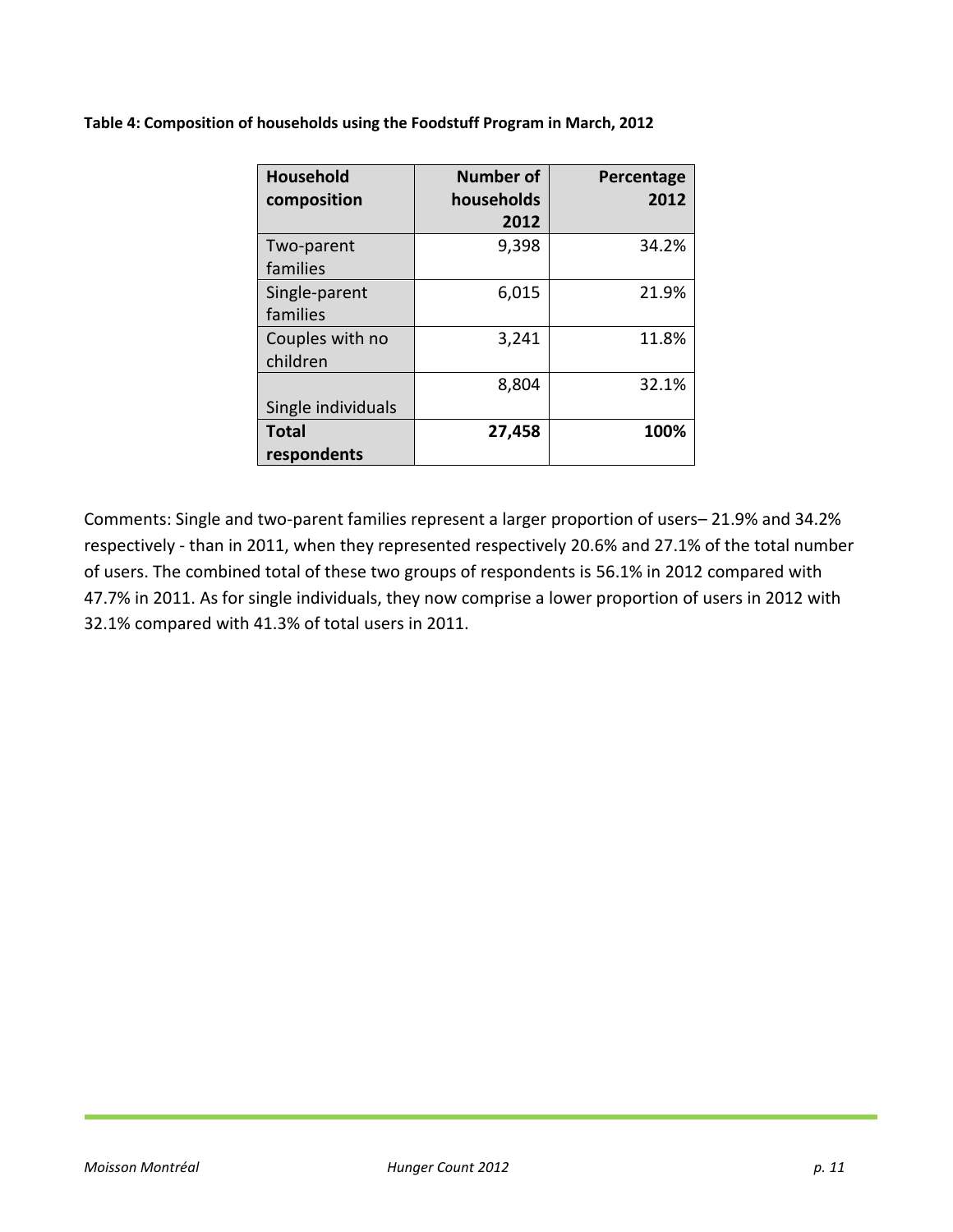| <b>Sources of income</b>              | <b>Number of</b><br>households 2012 | Percentage<br>2012 |
|---------------------------------------|-------------------------------------|--------------------|
| Social assistance                     | 16,827                              | 61.5%              |
| Employment                            | 2,964                               | 10.8%              |
| Student loan and/or bursary           | 975                                 | 3.6%               |
| Pension income                        | 2,019                               | 7.4%               |
| Employment insurance                  | 1,260                               | 4.6%               |
| No income                             | 1,698                               | 6.2%               |
| Other income                          | 1,071                               | 3.9%               |
| Private plan or CSST                  | 131                                 | 0.5%               |
| Social solidarity                     | 424                                 | 1.5%               |
| <b>Total household</b><br>respondents | 27,369                              | 100%               |

**Table 5: Main sources of incomes for households using the Foodstuff Program in March, 2012.** 

Comments: As in previous years, people living on social assistance continue to make up the largest group of users; from 51.2% in 2011 to 61.5% of the total number of respondents in 2012. The proportion of households whose primary source of income is employment has dropped slightly from 13.3% of respondents in 2011 to 10.3% in 2012. Another recorded drop is in households whose primary source of income is a student loan and/or bursary: 9.4% in 2011 down to 3.6% in 2012 (2,376 fewer households). Data compiled between 2008 and 2011 illustrated a marked increase in this particular group of respondents; we should therefore wait for the results from the Hunger Count 2013 before confirming any kind of trend. Note that the student strike, which started in February 2012, may have had an impact on the group's results.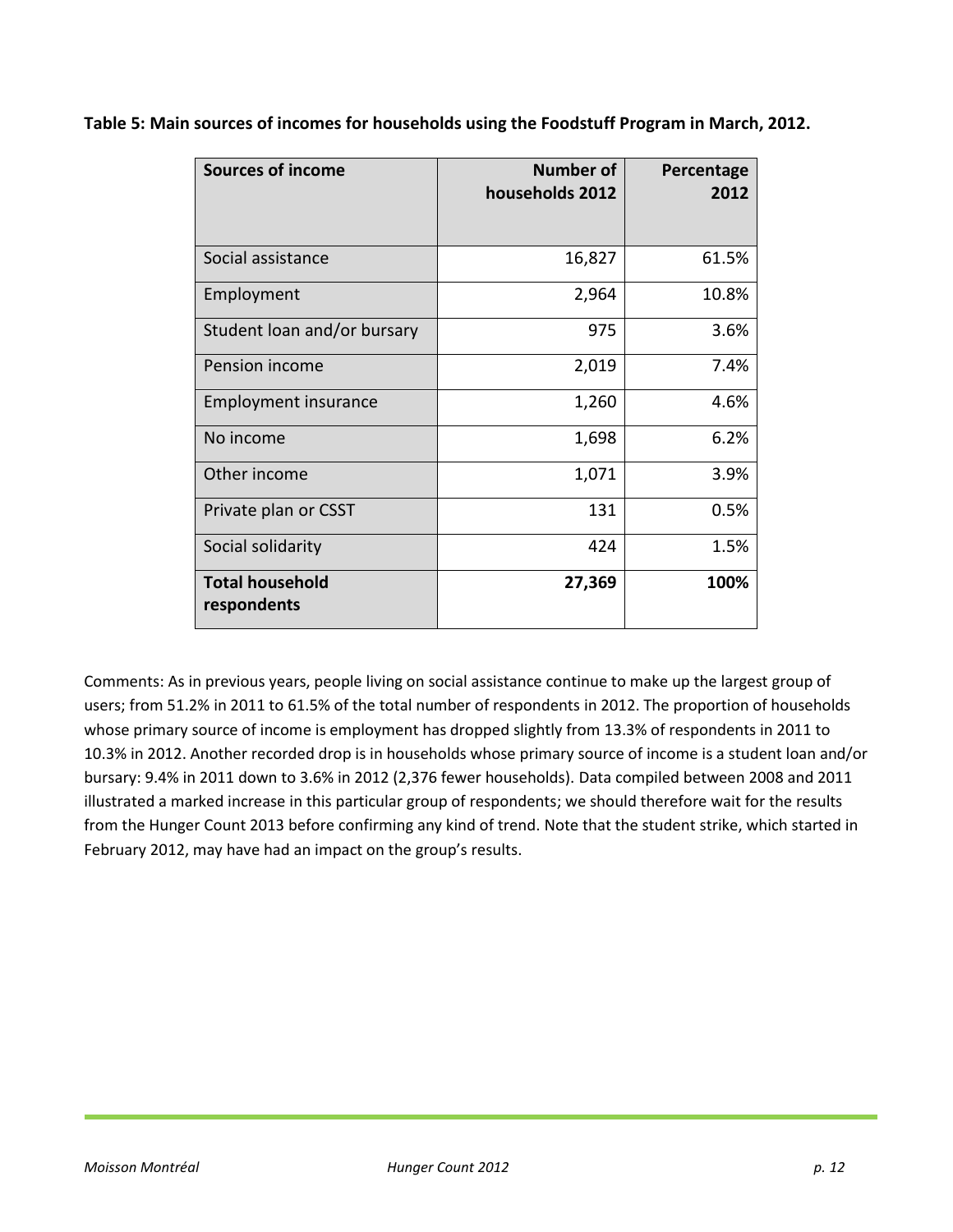**Table 6: Housing conditions for households using the Foodstuff Program in March, 2012.** 

| <b>Housing conditions</b>                    | <b>Number of</b><br>households | Percentage<br>2012 |
|----------------------------------------------|--------------------------------|--------------------|
| Homeowner                                    | 767                            | 3.4%               |
| Rental housing                               | 13,909                         | 60.8%              |
| Social/subsidized social housing             | 5,767                          | 25.2%              |
| Band-owned housing                           | 50                             | 0.2%               |
| Emergency shelter                            | 858                            | 3.7%               |
| Group home or youth centre                   | 188                            | 0.8%               |
| Living on the street                         | 774                            | 3.4%               |
| Temporarily living with family<br>or friends | 582                            | 2.5%               |
| <b>Total respondents</b>                     | 22,895                         | 100%               |

Comments: We are unable to compare 2011 with 2012 since data compiled for 2011 was on a per person basis rather than per household. In 2012, households in the rental housing market constituted the largest group of respondents. This corroborates the results obtained for 2011, where 65.0% of respondents reported the same type of housing conditions.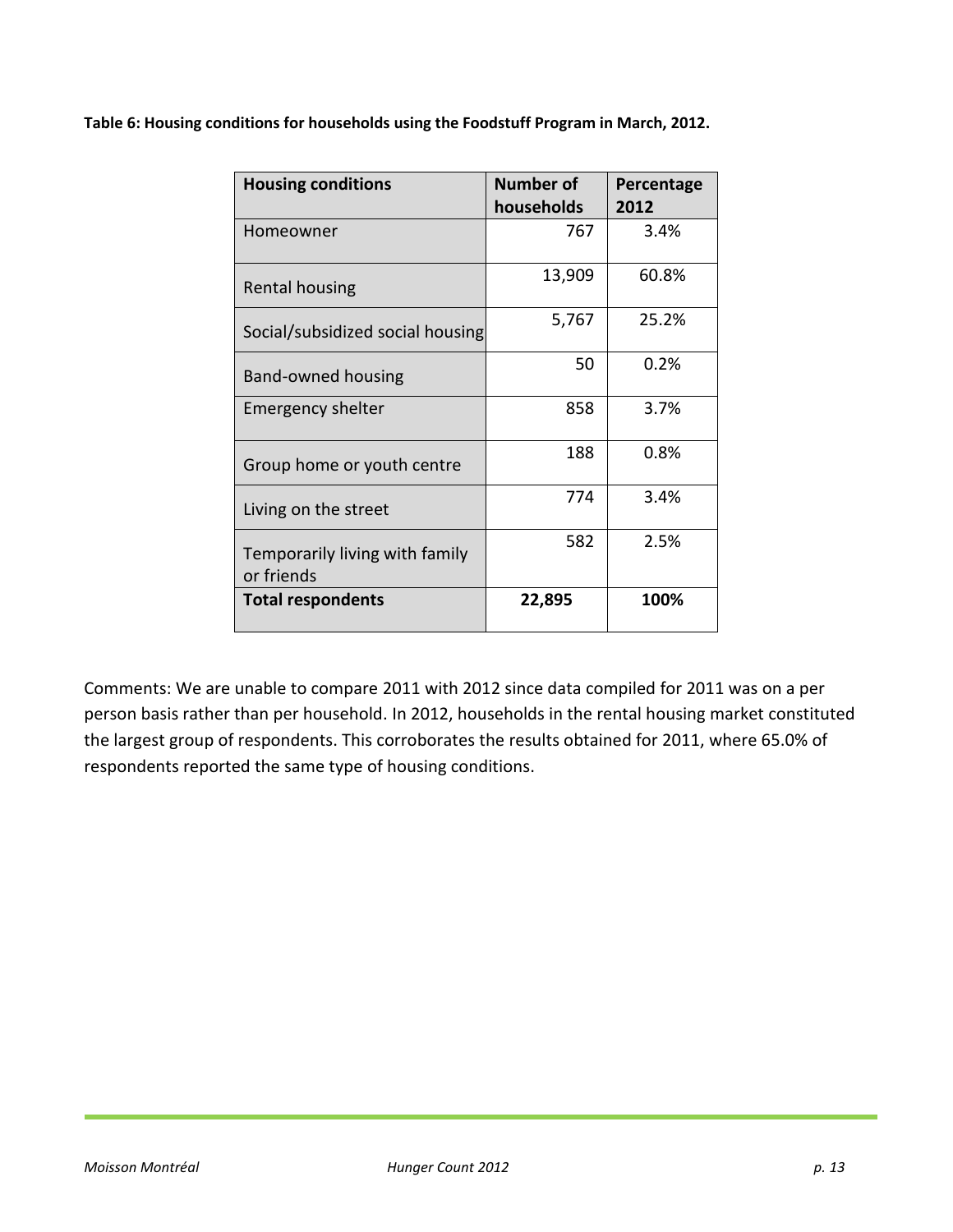# **Section II: Meal Program**

Some organizations provide their clientele with meals prepared on a daily or occasional basis by volunteers or employees working in the Meal Program. Users are occasionally required to pay a token amount for the meal. In some cases, the meal provided by the community centre is the only nutritious meal of the day. Other services are grouped together under the umbrella of the Meal Program as per the framework agreed upon for the Hunger Count, such as snack distribution, cooking workshops, cooking collectives, etc. The final step of these services is the distribution of prepared food portions.

|  | Table 7: Number of meals and snacks served in March, 2012 |
|--|-----------------------------------------------------------|
|--|-----------------------------------------------------------|

| <b>Portions served</b> | <b>Number</b><br>2012 | <b>Number</b><br>2011 | <b>Variation 2011-</b><br>2012 (number) | <b>Variation 2011-</b><br>2012 (%) |
|------------------------|-----------------------|-----------------------|-----------------------------------------|------------------------------------|
| Meals                  | 385,153               | 337,707               | 47,446                                  | 14%                                |
| Snacks                 | 74,624                | 96,563                | (21, 939)                               | (22.7%)                            |
| <b>Total</b>           | 459,777               | 434,270               | 25,507                                  | 5.9%                               |

Comments: We observed a marked rise in the number of meals served in the month of March, 2012 (385,153) compared with March, 2011 (337,707); representing a 14% increase.

#### **Table 8: Household composition of users of the Meal Program, 2011-2012 comparison**

| <b>Household composition</b> | Percentage<br>2012 | Percentage<br>2011 |
|------------------------------|--------------------|--------------------|
| Two-parent families          | 22.5%              | 27.1%              |
| Single-parent families       | 17.0%              | 20.6%              |
| Couples with no children     | 9.0%               | 11.0%              |
| Single individuals           | 51.5%              | 41.3%              |
| Total                        | 100%               | 100%               |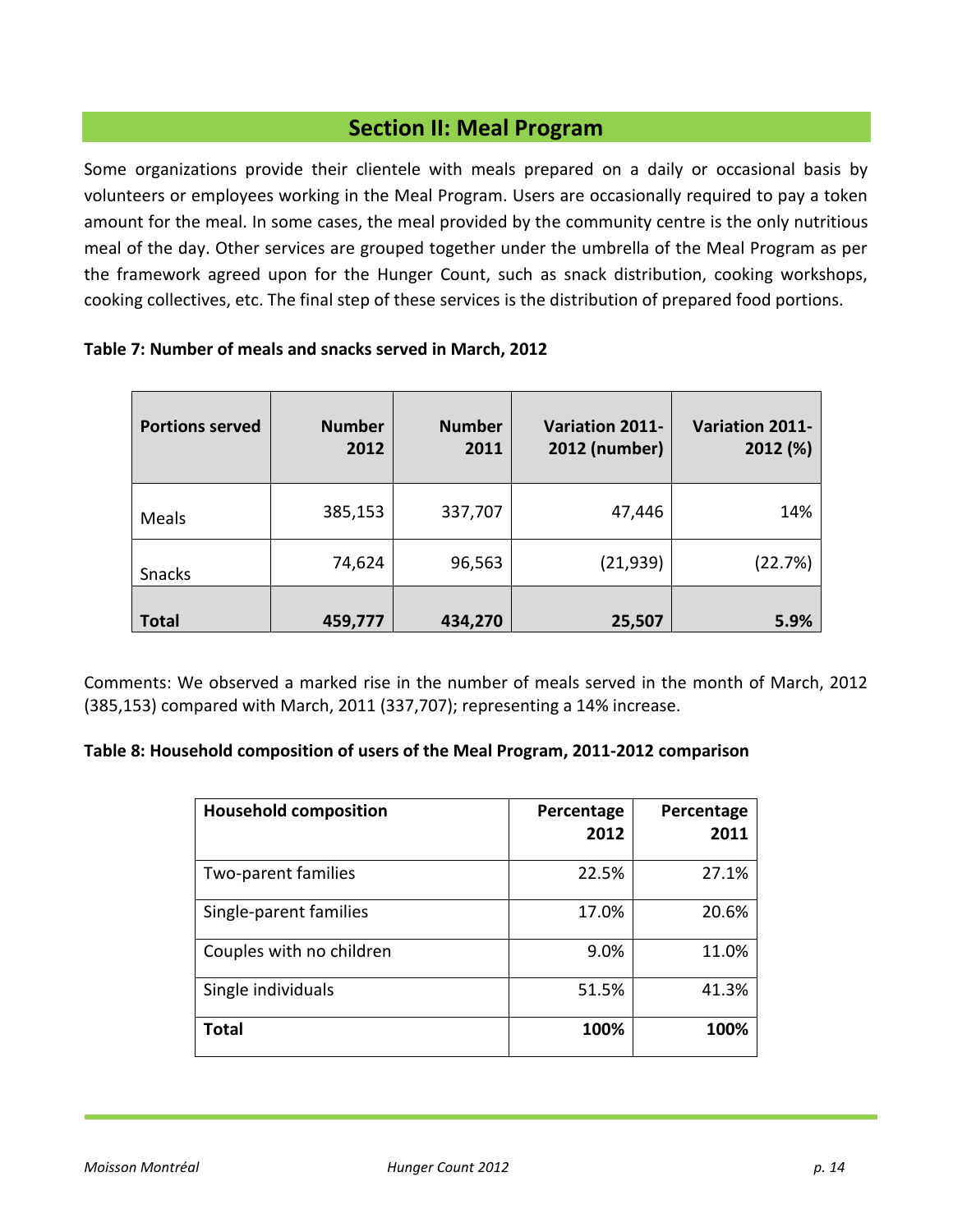## **Section III: Recommendations and Conclusions**

Every year, Food Banks Québec, through the Hunger Count operation, seeks to collect feedback from food banks and community organizations on government initiatives and public policies that would have the greatest impact on the fight to get rid of hunger. We posed that same question to the organizations that filled out the Montreal Hunger Count questionnaires. The five (5) most frequently answered proposals were as follows:

- Increase the number of affordable housing possibilities;
- Increase social assistance benefits;
- Increase the availability/accessibility of rental housing;
- Increase minimum wage in the province;
- Increase the availability of subsidized childcare.

Other priorities were also mentioned, such as easier access to employment insurance and improved orientation services for new citizens.

#### **Summary**

The number of people seeking emergency food aid through Moisson Montréal's partner organizations has remained somewhat stable from 2011 to 2012, which supports the conclusions published earlier in 2012, in a report by the Food and Agriculture Organization of the United Nations (FAO)<sup>1</sup>. As this document illustrates, hunger worldwide decreased in the early part of the millennium (2000 to 2007), however and according to FAO, the trend ended as the world entered an economic crisis, a rise in food prices, increased demand for bio-fuels and climate changes.

As we experience a very cautious economic recovery in Canada, we can't help but note that the issue of hunger is intimately related to poverty and remains a major concern across the Island of Montreal, witness to an economic polarization of households and an ever-widening chasm that separates the most financially secure ones from the poorest in both geographical and social terms. We should also stress that hunger is probably more widespread than what the Montreal Hunger Count actually represents since it only considers the support provided to Moisson Montréal's partner organizations. If 29% of Montreal's population lives under the before tax low income poverty level<sup>2</sup> and our partner organizations serve 7% of the overall population (which in itself is considerable), we can only imagine how many Montrealers go to bed hungry each and every day in silence.

 $\overline{a}$ 

<sup>&</sup>lt;sup>1</sup> Source : <u>http://www.fao.org/hunger/hunger-home/fr/</u>, October 24, 2012

<sup>&</sup>lt;sup>2</sup> Source : http://ville.montreal.qc.ca/portal/page? pageid=8258,90427808& dad=portal& schema=PORTAL, October 24, 2012